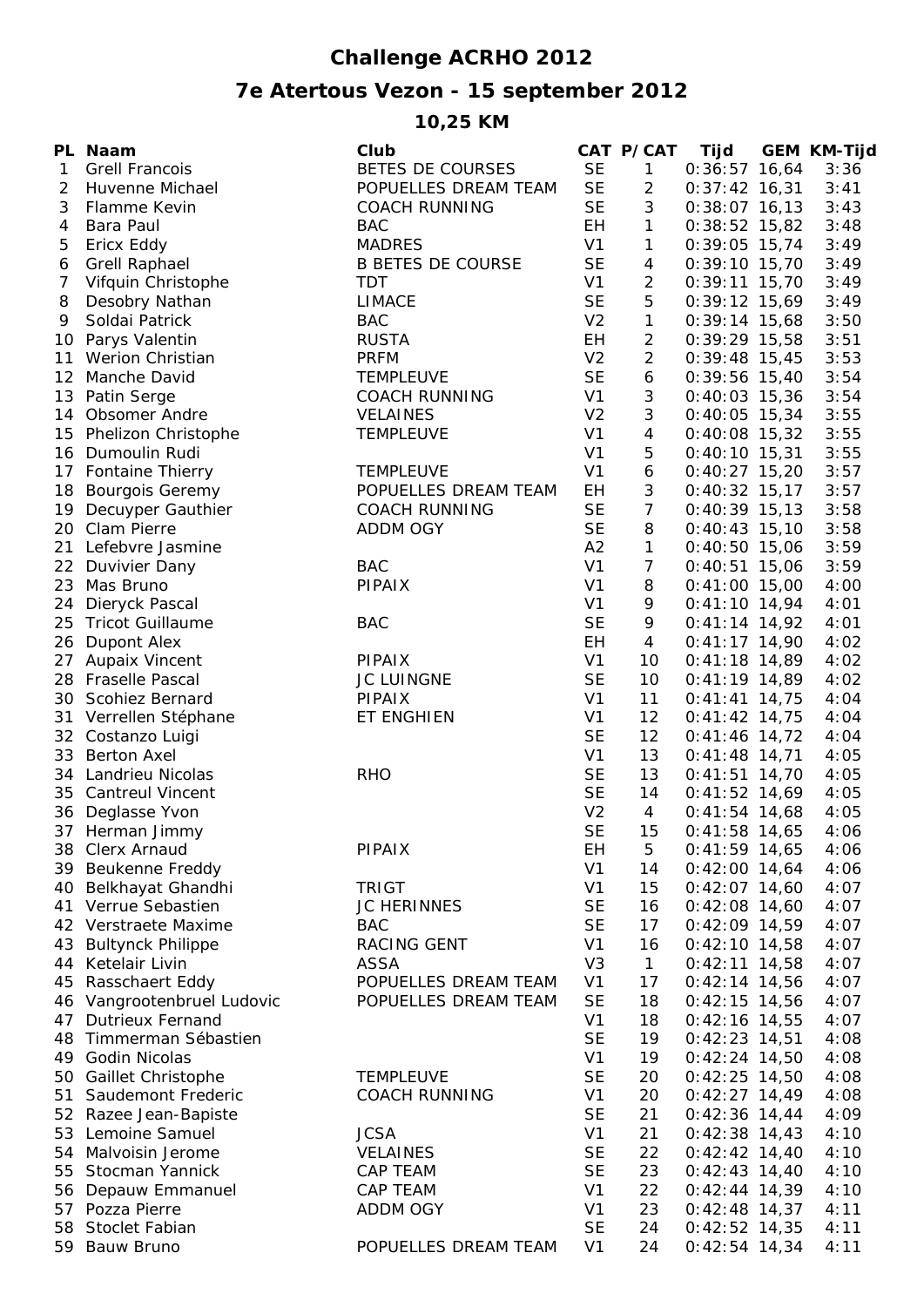|    | PL Naam                   | Club                           |                | CAT P/CAT      | Tijd            | <b>GEM KM-Tijd</b> |
|----|---------------------------|--------------------------------|----------------|----------------|-----------------|--------------------|
|    | 60 Vantomme Alex          |                                | V <sub>3</sub> | $\overline{2}$ | $0:42:55$ 14,33 | 4:11               |
| 61 | Van Den Haute Herman      | <b>ADDM OGY</b>                | V <sub>3</sub> | 3              | $0:42:58$ 14,31 | 4:12               |
|    | 62 Stock Pierre Jean      |                                | V <sub>1</sub> | 25             | $0:43:03$ 14,29 | 4:12               |
|    | 63 Baudry Jérèmy          | <b>KAIN B</b>                  | EH             | 6              | $0:43:10$ 14,25 | 4:13               |
|    | 64 Deconinck Jérôme       | <b>BAC</b>                     | <b>SE</b>      | 25             | $0:43:25$ 14,17 | 4:14               |
| 65 | Delaigle Jean-Francois    |                                | V <sub>1</sub> | 26             | $0:43:26$ 14,16 | 4:14               |
| 66 | <b>Tesse Sebastien</b>    | <b>COACH RUNNING</b>           | V <sub>1</sub> | 27             | $0:43:27$ 14,15 | 4:14               |
|    | 67 Bouvry Jean Michel     | <b>VELAINES</b>                | V <sub>1</sub> | 28             | $0:43:28$ 14,15 | 4:14               |
| 68 | Dupret Didier             | <b>BAC</b>                     | V <sub>1</sub> | 29             | $0:43:38$ 14,09 | 4:15               |
|    | 69 Ducobu Patrick         |                                | <b>SE</b>      | 26             | $0:43:50$ 14,03 | 4:17               |
| 70 | Beaucarne Nicola          | <b>UST</b>                     | <b>EH</b>      | $\overline{7}$ | $0:43:54$ 14,01 | 4:17               |
| 71 | Strozyk Alain             |                                | V <sub>1</sub> | 30             | $0:44:10$ 13,92 | 4:19               |
| 72 | <b>Thirionet Cédric</b>   |                                | V <sub>1</sub> | 31             | $0:44:14$ 13,90 | 4:19               |
|    | 73 Vervacke Christophe    | <b>VELAINES</b>                | V <sub>1</sub> | 32             | $0:44:19$ 13,88 | 4:19               |
|    |                           | <b>BAC</b>                     | V <sub>2</sub> | 5              |                 | 4:20               |
|    | 74 Saen Dominique         |                                |                |                | $0:44:27$ 13,84 |                    |
| 75 | Cousse Benoit             | <b>VELAINES</b><br><b>ECLA</b> | EH             | 8              | $0:44:29$ 13,83 | 4:20               |
| 76 | Delannoy Frederic         |                                | V <sub>1</sub> | 33             | $0:44:32$ 13,81 | 4:21               |
| 77 | Destrebecq Bernard        | LIMACE                         | V <sub>1</sub> | 34             | $0:44:38$ 13,78 | 4:21               |
|    | 78 Grulois Samuel         | JUDO TOP NIVEAU                | <b>SE</b>      | 27             | $0:44:40$ 13,77 | 4:21               |
| 79 | De Poorter Samuel         |                                | <b>SE</b>      | 28             | $0:44:41$ 13,76 | 4:22               |
| 80 | Malice Frédéric           |                                | V <sub>1</sub> | 35             | $0:44:45$ 13,74 | 4:22               |
| 81 | Meersseman Etienne        | <b>VELAINES</b>                | V <sub>1</sub> | 36             | $0:44:48$ 13,73 | 4:22               |
|    | 82 Fostroy Jean Marie     | POLICE PERUWELZ                | V <sub>2</sub> | 6              | $0:44:50$ 13,72 | 4:22               |
|    | 83 Boedt Nicolas          | <b>BAC</b>                     | <b>SE</b>      | 29             | $0:44:52$ 13,71 | 4:23               |
| 84 | <b>Choteau Hugues</b>     | LESDAIN D LA MER               | <b>SE</b>      | 30             | $0:44:54$ 13,70 | 4:23               |
| 85 | Mol Elodie                | <b>VELAINES</b>                | DA             | $\mathbf{1}$   | $0:44:56$ 13,69 | 4:23               |
|    | 86 Vinchent Olivier       | <b>BAC</b>                     | <b>SE</b>      | 31             | $0:44:57$ 13,68 | 4:23               |
|    | 87 Duquenne Michel        | <b>JCSA</b>                    | V <sub>2</sub> | $\overline{7}$ | $0:44:58$ 13,68 | 4:23               |
|    | 88 Vinchent Miguel        | <b>VELAINES</b>                | <b>SE</b>      | 32             | $0:44:59$ 13,67 | 4:23               |
|    | 89 Leclercq Eddy          | <b>KAIN B</b>                  | V <sub>2</sub> | 8              | $0:45:01$ 13,66 | 4:24               |
|    | 90 Velghe Jean            | <b>VELAINES</b>                | V <sub>1</sub> | 37             | $0:45:05$ 13,64 | 4:24               |
| 91 | <b>Bonnier Vincent</b>    |                                | <b>SE</b>      | 33             | $0:45:06$ 13,64 | 4:24               |
|    | 92 Vantyghem Alain        |                                | V <sub>2</sub> | 9              | $0:45:08$ 13,63 | 4:24               |
|    | 93 Gilquain Patrick       | <b>BERLIERE</b>                | V <sub>1</sub> | 38             | $0:45:11$ 13,61 | 4:24               |
|    | 94 Masselis Rudy          | <b>COACH RUNNING</b>           | <b>SE</b>      | 34             | $0:45:12$ 13,61 | 4:25               |
| 95 | Constant Sylvain          |                                | <b>SE</b>      | 35             | $0:45:14$ 13,60 | 4:25               |
|    | 96 Sinty Stéphane         |                                | <b>SE</b>      | 36             | $0:45:18$ 13,58 | 4:25               |
|    | 97 Cornu Gaetan           | <b>KAIN B</b>                  | V <sub>1</sub> | 39             | $0:45:20$ 13,57 | 4:25               |
| 98 | <b>Bailey Edward</b>      | CAP TEAM                       | V <sub>1</sub> | 40             | $0:45:21$ 13,56 | 4:25               |
|    | 99 Clerx Vincent          | PIPAIX                         | V <sub>1</sub> | 41             | $0:45:25$ 13,54 | 4:26               |
|    | 100 Spriet Frederic       |                                | <b>SE</b>      | 37             | $0:45:31$ 13,51 | 4:26               |
|    |                           | <b>BAC</b>                     | <b>SE</b>      | 38             |                 | 4:27               |
|    | 101 Freville Geoffrey     |                                | V <sub>1</sub> |                | $0:45:33$ 13,50 |                    |
|    | 102 Nortier Nicolas       | <b>VELAINES</b>                |                | 42             | $0:45:35$ 13,49 | 4:27               |
|    | 103 Desobry Johan         | <b>LIMACE</b>                  | V <sub>2</sub> | 10             | $0:45:36$ 13,49 | 4:27               |
|    | 104 Sarot Pascale         |                                | A2             | $\overline{2}$ | $0:45:39$ 13,47 | 4:27               |
|    | 105 Ledegank Kurt         | 4 TORUN                        | V <sub>1</sub> | 43             | $0:45:40$ 13,47 | 4:27               |
|    | 106 Stalens Jean Philippe |                                | V <sub>2</sub> | 11             | $0:45:41$ 13,46 | 4:27               |
|    | 108 Beghin Xavier         | <b>PIPAIX</b>                  | <b>SE</b>      | 40             | $0:45:48$ 13,43 | 4:28               |
|    | 109 Leclercq Benoit       | <b>VELAINES</b>                | V <sub>1</sub> | 44             | $0:45:50$ 13,42 | 4:28               |
|    | 110 Mesplomb Jean-Luc     | <b>COACH RUNNING</b>           | V <sub>1</sub> | 45             | $0:45:51$ 13,41 | 4:28               |
|    | 111 Clinquart Gilles      |                                | <b>SE</b>      | 41             | $0:45:52$ 13,41 | 4:28               |
|    | 112 Chenut Olivier        | <b>COACH RUNNING</b>           | V <sub>1</sub> | 46             | $0:45:53$ 13,40 | 4:29               |
|    | 113 Van Mullen Nicolas    | <b>COACH RUNNING</b>           | <b>SE</b>      | 42             | $0:45:54$ 13,40 | 4:29               |
|    | 114 Depraetere Didier     | <b>HERINNES</b>                | V <sub>1</sub> | 47             | $0:45:55$ 13,39 | 4:29               |
|    | 115 Delmeule Michel       | <b>PIPAIX</b>                  | V <sub>1</sub> | 48             | $0:45:56$ 13,39 | 4:29               |
|    | 116 Lubrez Jean Francois  |                                | V <sub>1</sub> | 49             | $0:46:02$ 13,36 | 4:29               |
|    | 117 Meurisse Paul         | <b>HERINNES</b>                | <b>SE</b>      | 43             | $0:46:05$ 13,35 | 4:30               |
|    | 118 Bultreys Michel       |                                | V <sub>1</sub> | 50             | $0:46:10$ 13,32 | 4:30               |
|    | 119 Cordaro Filippo       |                                | V <sub>2</sub> | 12             | $0:46:15$ 13,30 | 4:31               |
|    | 120 Camberlin Laurent     |                                | <b>SE</b>      | 44             | $0:46:18$ 13,28 | 4:31               |
|    | 121 Van Den Brulle Roland | <b>TORTUES MESLINOISES</b>     | V <sub>3</sub> | 4              | $0:46:29$ 13,23 | 4:32               |
|    | 122 Frederic Adrien       | <b>BAC</b>                     | EH             | 9              | $0:46:32$ 13,22 | 4:32               |
|    | 123 Frederic Jean-Pierre  | <b>BAC</b>                     | V <sub>1</sub> | 51             | $0:46:33$ 13,21 | 4:32               |
|    |                           |                                |                |                |                 |                    |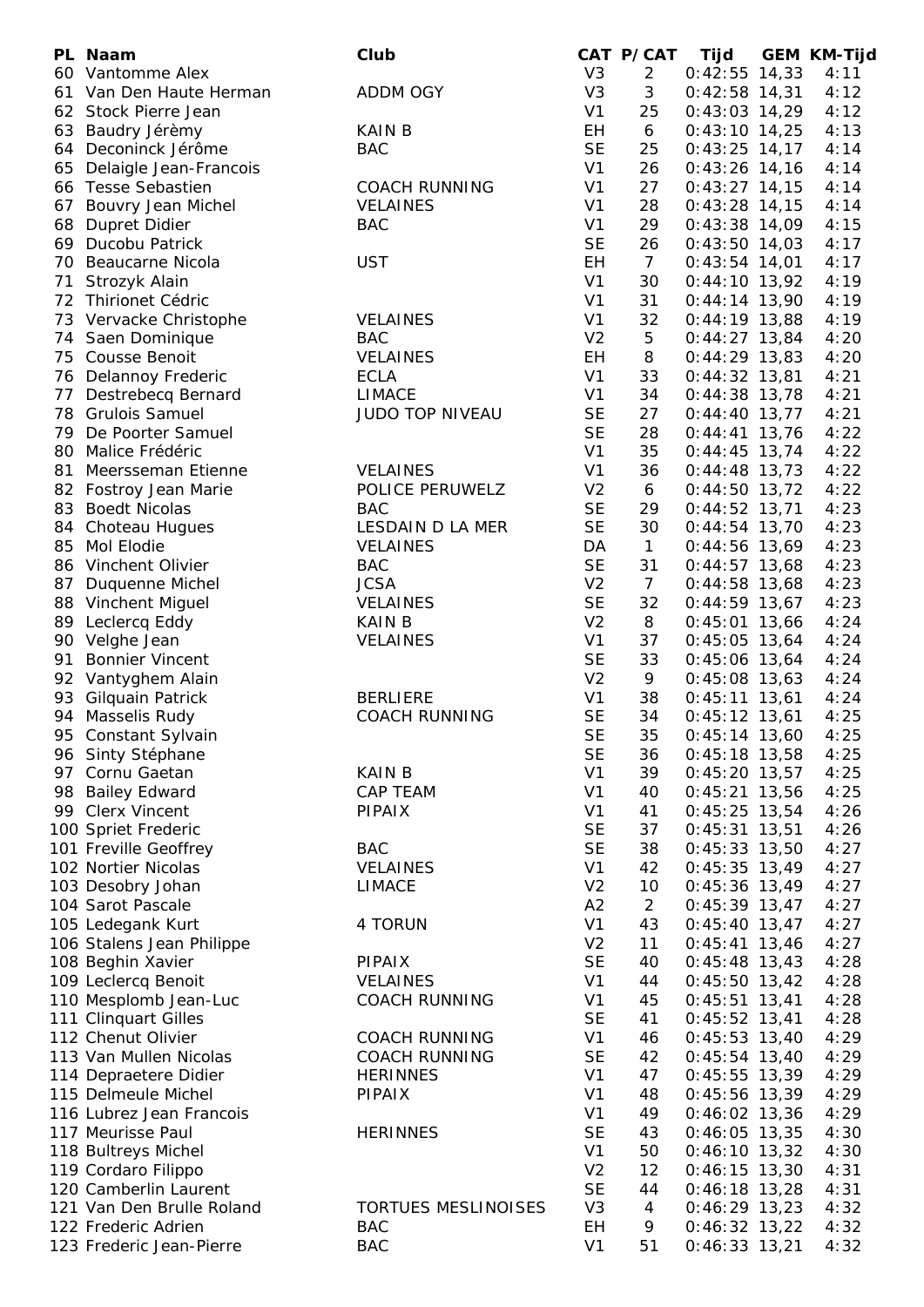| PL Naam                                  | Club                     |                | CAT P/CAT    | Tijd            | <b>GEM KM-Tijd</b> |
|------------------------------------------|--------------------------|----------------|--------------|-----------------|--------------------|
| 124 Detournay Ale                        |                          | V <sub>1</sub> | 52           | $0:46:34$ 13,21 | 4:33               |
| 125 Delcour Thierry                      | <b>TEMPLEUVE</b>         | V <sub>1</sub> | 53           | $0:46:40$ 13,18 | 4:33               |
| 126 Silva Francesco                      | <b>BAC</b>               | <b>SE</b>      | 45           | $0:46:41$ 13,17 | 4:33               |
| 127 Wielemans Daniel                     | <b>B BETES DE COURSE</b> | V <sub>1</sub> | 54           | $0:46:45$ 13,16 | 4:34               |
| 128 Van Driessche Damien                 | <b>VELAINES</b>          | <b>SE</b>      | 46           | $0:46:49$ 13,14 | 4:34               |
| 129 Bartz Laurence                       | <b>SPHO</b>              | A1             | $\mathbf{1}$ | $0:46:50$ 13,13 | 4:34               |
| 130 Dewulf Gregory                       |                          | V <sub>1</sub> | 55           | $0:46:54$ 13,11 | 4:35               |
| 131 Chenut Sebastien                     |                          | V <sub>1</sub> | 56           | $0:46:58$ 13,09 | 4:35               |
| 132 Radot Thomas                         | <b>JFL TEAM</b>          | <b>SE</b>      | 47           | $0:46:59$ 13,09 | 4:35               |
| 133 Grzegorzewski Ludovic                | LES NOIX DE COCO         | <b>SE</b>      | 48           | $0:47:07$ 13,05 | 4:36               |
| 134 Balcaen Philippe                     | <b>POOOT</b>             | V <sub>2</sub> | 13           | $0:47:09$ 13,04 | 4:36               |
| 135 Cardon Fabrice                       |                          | V <sub>1</sub> | 57           | $0:47:13$ 13,03 | 4:36               |
| 136 Catoire Frederic                     | <b>JFL TEAM</b>          | <b>SE</b>      | 49           | $0:47:17$ 13,01 | 4:37               |
| 137 Duhem Gerard                         | <b>BAC</b>               | V <sub>1</sub> | 58           | $0:47:25$ 12,97 | 4:38               |
| 138 Hespel David                         | <b>TRIGT</b>             | <b>SE</b>      | 50           | $0:47:33$ 12,93 | 4:38               |
| 139 Dervaux Philippe                     | <b>TDT</b>               | V <sub>1</sub> | 59           | $0:47:35$ 12,92 | 4:39               |
| 140 Chantry Louis                        | POPUELLES DREAM TEAM     | V <sub>1</sub> | 60           | $0:47:36$ 12,92 | 4:39               |
| 141 Caillau Roland                       | AC BELOEIL               | V <sub>2</sub> | 14           | $0:47:38$ 12,91 | 4:39               |
| 142 Sulmon Robin                         | <b>TOURNAI GENERALE</b>  | <b>SE</b>      | 51           | $0:47:39$ 12,91 | 4:39               |
|                                          | <b>TRIGT</b>             | <b>EH</b>      | 10           |                 | 4:39               |
| 143 Desmette Loïc<br>144 Delhuvenne Rene |                          | V <sub>2</sub> | 15           | $0:47:44$ 12,88 |                    |
|                                          |                          |                |              | $0:47:47$ 12,87 | 4:40               |
| 145 Cuny Laurent                         |                          | <b>SE</b>      | 52           | $0:47:50$ 12,86 | 4:40               |
| 146 Robin Jean-Christophe                | <b>BERLIERE</b>          | <b>SE</b>      | 53           | $0:47:52$ 12,85 | 4:40               |
| 147 Mahiez David                         |                          | V <sub>1</sub> | 61           | $0:47:53$ 12,84 | 4:40               |
| 148 Flamme Jean Michel                   | <b>JCSA</b>              | V <sub>2</sub> | 16           | $0:47:54$ 12,84 | 4:40               |
| 149 Melchior Jean Romain                 | POPUELLES DREAM TEAM     | <b>SE</b>      | 54           | $0:47:55$ 12,83 | 4:40               |
| 150 Masai Christian                      | <b>KAIN B</b>            | V <sub>2</sub> | 17           | $0:47:56$ 12,83 | 4:41               |
| 151 Graver Rudy                          | <b>VELAINES</b>          | V <sub>1</sub> | 62           | $0:47:59$ 12,82 | 4:41               |
| 152 Barrez Francis                       |                          | V <sub>2</sub> | 18           | $0:48:05$ 12,79 | 4:41               |
| 153 Lartillier Frederic                  |                          | V <sub>1</sub> | 63           | $0:48:06$ 12,79 | 4:42               |
| 154 Tesse Hugues                         |                          | V <sub>1</sub> | 64           | $0:48:07$ 12,78 | 4:42               |
| 155 Declercq Damien                      |                          | <b>SE</b>      | 55           | $0:48:08$ 12,78 | 4:42               |
| 156 Moulin Steven                        | <b>CAP TEAM</b>          | <b>SE</b>      | 56           | $0:48:09$ 12,77 | 4:42               |
| 157 Grivet Dominique                     | <b>VELAINES</b>          | <b>SE</b>      | 57           | $0:48:19$ 12,73 | 4:43               |
| 158 Pollet Stéphane                      | <b>ACCROS 5 CLOCHERS</b> | <b>SE</b>      | 58           | $0:48:26$ 12,70 | 4:44               |
| 159 Defoort Loïc                         | <b>SUKCESTFOU</b>        | <b>SE</b>      | 59           | $0:48:28$ 12,69 | 4:44               |
| 160 Cousin Olivier                       | <b>SUKCESTFOU</b>        | V <sub>1</sub> | 65           | $0:48:33$ 12,67 | 4:44               |
| 161 Palmucci Antonio                     |                          | <b>SE</b>      | 60           | $0:48:35$ 12,66 | 4:44               |
| 162 Van Nerom Eddy                       | ANDERLECHT               | V <sub>1</sub> | 66           | $0:48:36$ 12,65 | 4:44               |
| 163 Schoorens Bruno                      | <b>COACH RUNNING</b>     | V <sub>2</sub> | 19           | $0:48:37$ 12,65 | 4:45               |
| 164 Lesne Benoit                         | <b>COACH RUNNING</b>     | V <sub>1</sub> | 67           | $0:48:38$ 12,65 | 4:45               |
| 165 Bohems Andre                         | <b>ACCROS 5 CLOCHERS</b> | V <sub>1</sub> | 68           | $0:48:39$ 12,64 | 4:45               |
| 167 Detournay Jean Bernard               |                          | V <sub>1</sub> | 69           | $0:48:43$ 12,62 | 4:45               |
| 168 Dubois Olivier                       |                          | V <sub>1</sub> | 70           | $0:48:44$ 12,62 | 4:45               |
| 169 Dekoster Philippe                    |                          | V <sub>2</sub> | 20           | $0:48:46$ 12,61 | 4:45               |
| 170 Vanoverskelds Dominique              |                          | V <sub>1</sub> | 71           | $0:48:48$ 12,60 | 4:46               |
| 171 Petini Ryan                          | <b>JC BAUDOUR</b>        | EH.            | 12           | $0:48:49$ 12,60 | 4:46               |
| 172 Flameng Laurent                      | <b>FLOBECQ</b>           | <b>SE</b>      | 61           | $0:48:50$ 12,59 | 4:46               |
| 173 Deboever Francis                     |                          | V <sub>1</sub> | 72           | $0:48:51$ 12,59 | 4:46               |
| 174 Mahee Marc                           | <b>FLOBECQ</b>           | V <sub>2</sub> | 21           | $0:48:52$ 12,59 | 4:46               |
| 175 Beaucarne Luc                        |                          | V <sub>1</sub> | 73           | $0:48:59$ 12,56 | 4:47               |
| 176 Flamme Pascal                        | <b>ECLATES PERUWELZ</b>  | V <sub>1</sub> | 74           | $0:49:12$ 12,50 | 4:48               |
| 177 Warlop Bernard                       | <b>TOURNAI GENERALE</b>  | V <sub>1</sub> | 75           | $0:49:13$ 12,50 | 4:48               |
| 178 Van Renterghem Gwenaël               |                          | <b>SE</b>      | 62           | $0:49:14$ 12,49 | 4:48               |
| 179 Fontaine Stephane                    |                          | V <sub>1</sub> | 76           | $0:49:15$ 12,49 | 4:48               |
| 180 Dervaux Jean-Michel                  | <b>PIPAIX</b>            | V <sub>1</sub> | 77           | $0:49:16$ 12,48 | 4:48               |
| 181 Soris Frederic                       | POPUELLES DREAM TEAM     | <b>SE</b>      | 63           | $0:49:17$ 12,48 | 4:48               |
| 182 Houttequiet Stéphane                 | POPUELLES DREAM TEAM     | V <sub>1</sub> | 78           | $0:49:18$ 12,47 | 4:49               |
| 183 Verdy Jacques                        | <b>KAIN B</b>            | V <sub>2</sub> | 22           | $0:49:19$ 12,47 | 4:49               |
| 184 Deroubaix Francois                   | POPUELLES DREAM TEAM     | <b>SE</b>      | 64           | $0:49:20$ 12,47 | 4:49               |
| 185 Dufrane Pierre                       | <b>JC BAUDOUR</b>        | V <sub>1</sub> | 79           | $0:49:21$ 12,46 | 4:49               |
| 186 Courier Gilles                       | <b>TOURNAI GENERALE</b>  | V <sub>1</sub> | 80           | $0:49:25$ 12,45 | 4:49               |
| 187 Devroede Norbert                     | POPUELLES DREAM TEAM     | V <sub>2</sub> | 23           | $0:49:26$ 12,44 | 4:49               |
|                                          |                          |                |              |                 |                    |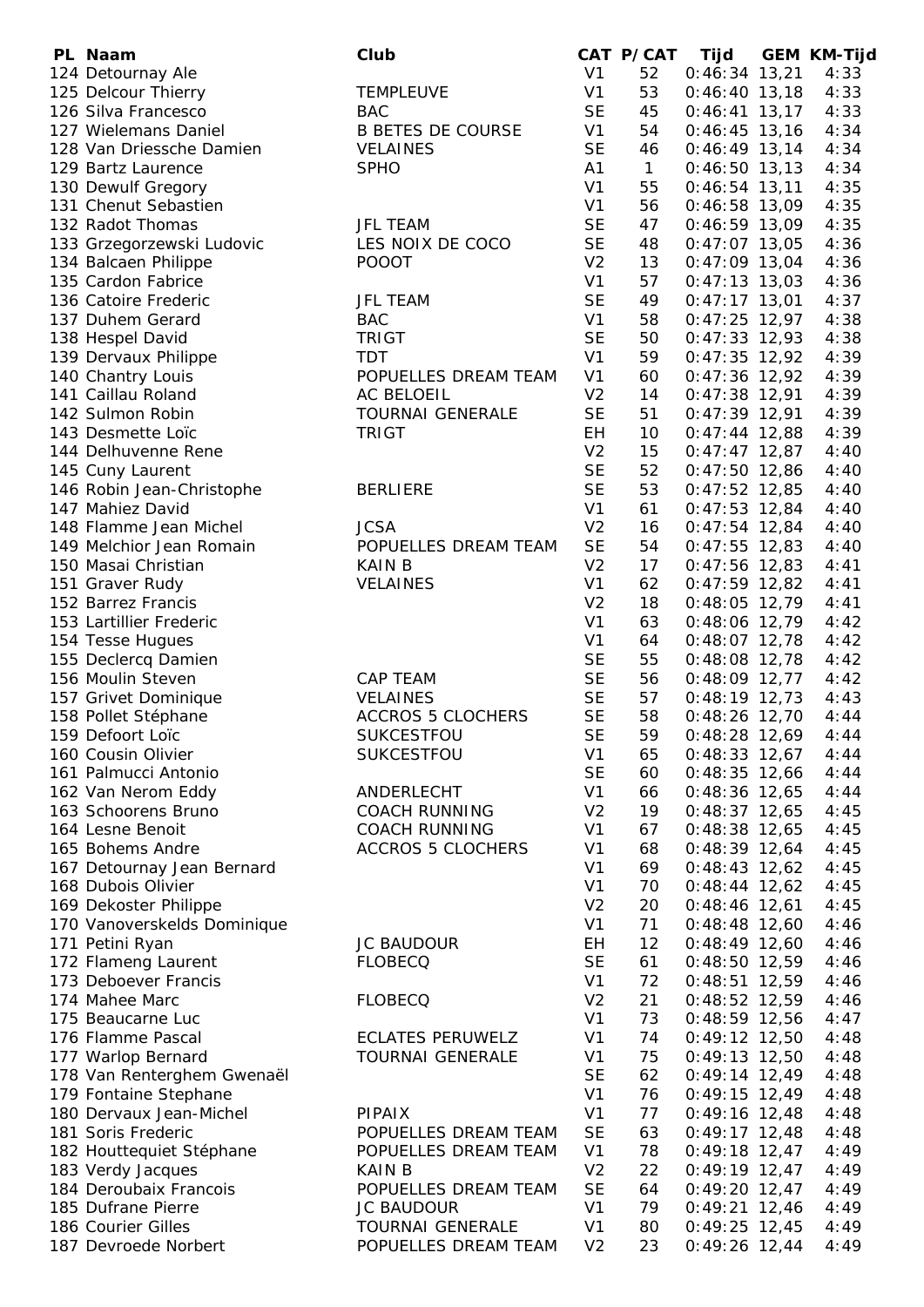| PL Naam                           | Club                     |                | CAT P/CAT      | Tijd            | <b>GEM KM-Tijd</b> |
|-----------------------------------|--------------------------|----------------|----------------|-----------------|--------------------|
| 188 Dumortier Clement             | SUKCESTFOU               | <b>SE</b>      | 65             | $0:49:27$ 12,44 | 4:49               |
| 189 Van Malleghem Ariane          | <b>KAIN B</b>            | A2             | 3              | $0:49:28$ 12,43 | 4:50               |
| 190 Bataille Denis                |                          | <b>SE</b>      | 66             | $0:49:29$ 12,43 | 4:50               |
| 191 Sevrin Patrick                | <b>JCSA</b>              | V <sub>2</sub> | 24             | $0:49:30$ 12,42 | 4:50               |
| 192 Louette Frédéric              |                          | V <sub>1</sub> | 81             | $0:49:31$ 12,42 | 4:50               |
| 193 Devillers Mathieu             |                          | <b>SE</b>      | 67             | $0:49:32$ 12,42 | 4:50               |
| 194 Peeters David                 | <b>BAC</b>               | V <sub>1</sub> | 82             | $0:49:33$ 12,41 | 4:50               |
| 195 Vansteenkiste Veronique       | CAP TEAM                 | A1             | $\overline{2}$ | $0:49:34$ 12,41 | 4:50               |
| 196 Dorchy Quentin                | <b>TEMPLEUVE</b>         | <b>SE</b>      | 68             | $0:49:35$ 12,40 | 4:50               |
| 197 Petini Maurizio               |                          | V <sub>2</sub> | 25             | $0:49:37$ 12,40 | 4:50               |
| 198 Dedessuslesmoustier Jean Marc | <b>FLOC</b>              | V <sub>2</sub> | 26             | $0:49:39$ 12,39 | 4:51               |
| 199 Werrebrouck Blaise            | MANHATTAN                | V <sub>1</sub> | 83             | $0:49:42$ 12,37 | 4:51               |
| 200 Vanneste Christophe           |                          | V <sub>1</sub> | 84             | $0:49:43$ 12,37 | 4:51               |
| 201 Moulin. Luc                   |                          | V <sub>1</sub> | 85             | $0:49:47$ 12,35 | 4:51               |
| 202 Mat Benoit                    | <b>TOURNAI GENERALE</b>  | V <sub>1</sub> | 86             | $0:49:48$ 12,35 | 4:52               |
| 203 Choukrane Moustapha           | <b>SPIBO</b>             | V <sub>1</sub> | 87             | $0:49:50$ 12,34 | 4:52               |
| 204 Delemarle Stéphane            |                          | V <sub>1</sub> | 88             | $0:49:54$ 12,32 | 4:52               |
| 205 Berton Jean-Marc              | <b>BAC</b>               | V <sub>2</sub> | 27             | $0:49:56$ 12,32 | 4:52               |
| 206 Moutoy Frederic               | <b>LIMACE</b>            | V <sub>1</sub> | 89             | $0:49:58$ 12,31 | 4:52               |
| 207 Parys Walter                  |                          | V <sub>3</sub> | 5              | $0:49:59$ 12,30 | 4:53               |
| 208 Verstraete Cedric             |                          | <b>SE</b>      | 69             | $0:50:00$ 12,30 | 4:53               |
| 209 Sartorius Olivier             |                          | <b>SE</b>      | 70             | $0:50:03$ 12,29 | 4:53               |
| 210 Simonow Serge                 |                          | V <sub>2</sub> | 28             | $0:50:08$ 12,27 | 4:53               |
| 211 Meuret Philippe               | AC BELOEIL               | <b>SE</b>      | 71             | $0:50:09$ 12,26 | 4:54               |
| 212 Desmette Hugues               | <b>TRIGT</b>             | V <sub>1</sub> | 90             | $0:50:10$ 12,26 | 4:54               |
| 213 Debels Olivier                | <b>ECLA</b>              | V <sub>1</sub> | 91             | $0:50:12$ 12,25 | 4:54               |
| 214 Cambier Serge                 | <b>FLOBECQ</b>           | V <sub>2</sub> | 29             | $0:50:13$ 12,25 | 4:54               |
| 215 Dubois Christian              |                          | V <sub>2</sub> | 30             | $0:50:14$ 12,24 | 4:54               |
| 216 Hellin Arnaud                 |                          | V <sub>1</sub> | 92             | $0:50:15$ 12,24 | 4:54               |
| 217 De Backer Dave                | <b>FLOBECQ</b>           | <b>SE</b>      | 72             | $0:50:16$ 12,23 | 4:54               |
| 218 Prive Alain                   | TRI GT                   | V <sub>1</sub> | 93             | $0:50:17$ 12,23 | 4:54               |
| 219 Bataille Claude               | <b>COACH RUNNING</b>     | V <sub>3</sub> | 6              | $0:50:19$ 12,22 | 4:55               |
| 220 Dubois Thierry                | <b>HERINNES</b>          | V <sub>1</sub> | 94             | $0:50:21$ 12,21 | 4:55               |
| 221 Mercier Pascal                | <b>KAIN B</b>            | V <sub>2</sub> | 31             | $0:50:22$ 12,21 | 4:55               |
| 222 Klorek Fabrice                | <b>VELAINES</b>          | V <sub>1</sub> | 95             | $0:50:31$ 12,17 | 4:56               |
| 223 De Coninck Hubert             | <b>CAP TEAM</b>          | V <sub>1</sub> | 96             | $0:50:36$ 12,15 | 4:56               |
| 224 Rousseau Olivier              |                          | <b>SE</b>      | 73             | $0:50:40$ 12,14 | 4:57               |
| 225 Desplechin Frédéric           |                          | V <sub>1</sub> | 97             | $0:50:42$ 12,13 | 4:57               |
| 226 Delval Valentin               |                          | <b>SE</b>      | 74             | $0:50:43$ 12,13 | 4:57               |
| 227 Boulanger Julien              | <b>JCSA</b>              | <b>SE</b>      | 75             | $0:50:44$ 12,12 | 4:57               |
| 228 Campener Aurelien             | <b>BAC</b>               | <b>SE</b>      | 76             | $0:50:45$ 12,12 | 4:57               |
| 229 Manteau Guillaume             |                          | <b>SE</b>      | 77             | $0:50:47$ 12,11 | 4:57               |
| 230 Brismee Michel                | PIPAIX                   | V <sub>3</sub> | $\overline{7}$ | $0:50:48$ 12,11 | 4:57               |
| 231 Deman Olivier                 | <b>BAC</b>               | V <sub>1</sub> | 98             | $0:50:49$ 12,10 | 4:57               |
| 232 Rohart Yannick                | <b>VELAINES</b>          | V <sub>1</sub> | 99             | $0:50:52$ 12,09 | 4:58               |
| 233 Clement Georges               | PIPAIX                   | <b>SE</b>      | 78             | 0:50:56 12,07   | 4:58               |
| 234 Vandaele Helene               | <b>PIPAIX</b>            | DA             | $\overline{2}$ | $0:50:57$ 12,07 | 4:58               |
| 235 Lucas Philippe                | <b>TEMPLEUVE</b>         | V <sub>2</sub> | 32             | $0:50:58$ 12,07 | 4:58               |
| 236 Collie Marie-Jo               | <b>VELAINES</b>          | A <sub>3</sub> | $\mathbf{1}$   | $0:50:59$ 12,06 | 4:58               |
| 237 Berte Alexandre               |                          | V <sub>1</sub> | 100            | $0:51:00$ 12,06 | 4:59               |
| 238 Leveque Sophie                | AC BELOEIL               | A2             | 4              | $0:51:01$ 12,05 | 4:59               |
| 239 Carpentier Séverine           | <b>SPHO</b>              | A1             | 3              | $0:51:04$ 12,04 | 4:59               |
| 240 D Hulster Jean Pierre         | <b>FLOBECQ</b>           | V <sub>2</sub> | 33             | $0:51:06$ 12,04 | 4:59               |
| 241 Lecat Daniel                  | <b>KAIN B</b>            | V <sub>2</sub> | 34             | $0:51:07$ 12,03 | 4:59               |
| 242 Louvieaux Damien              | <b>KAIN B</b>            | V <sub>1</sub> | 101            | $0:51:08$ 12,03 | 4:59               |
| 243 Marquant Nicolas              |                          | <b>SE</b>      | 79             | $0:51:14$ 12,00 | 5:00               |
| 244 Bonnefois Mireille            | <b>TOURNAI GENERALE</b>  | A1             | 4              | $0:51:15$ 12,00 | 5:00               |
| 245 Jouin Roger                   |                          | V <sub>1</sub> | 102            | $0:51:17$ 11,99 | 5:00               |
| 246 Fuccio Patrick                | <b>SPHO</b>              | V <sub>2</sub> | 35             | $0:51:18$ 11,99 | 5:00               |
| 247 Verrue Francis                | <b>BAC</b>               | V <sub>3</sub> | 8              | $0:51:19$ 11,98 | 5:00               |
| 248 Pottiez Guy                   | <b>VELAINES</b>          | V <sub>2</sub> | 36             | $0:51:22$ 11,97 | 5:01               |
| 249 Allard Thierry                | <b>ACCROS 5 CLOCHERS</b> | V <sub>1</sub> | 103            | $0:51:24$ 11,96 | 5:01               |
| 250 Duthoit Benedicte             | <b>HERINNES</b>          | A1             | 5              | $0:51:25$ 11,96 | 5:01               |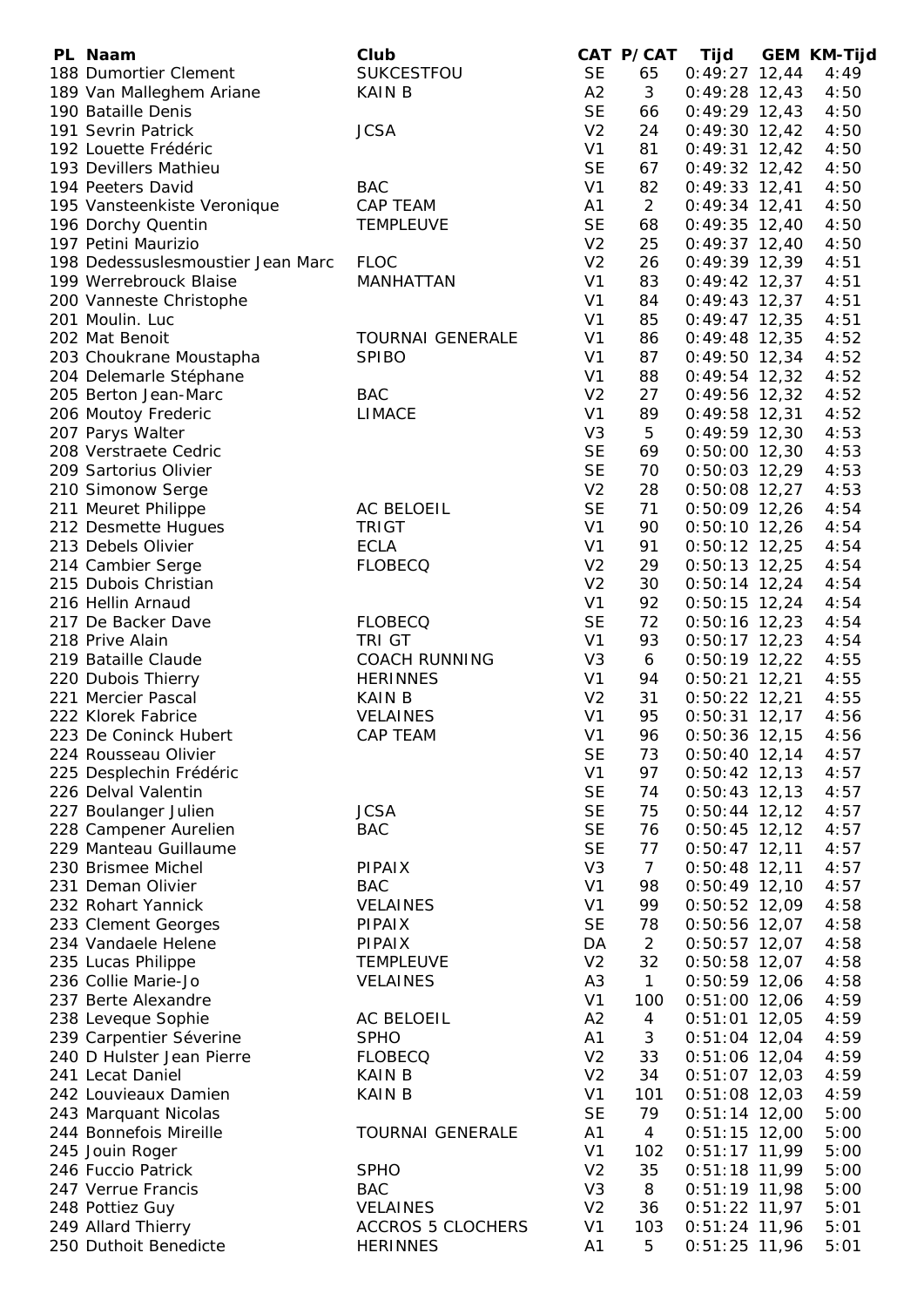| PL Naam                     | Club                       |                | CAT P/CAT       | Tijd            | <b>GEM KM-Tijd</b> |
|-----------------------------|----------------------------|----------------|-----------------|-----------------|--------------------|
| 251 Platteau Emmanuel       | ET CHIEVRES                | V <sub>1</sub> | 104             | $0:51:29$ 11,95 | 5:01               |
| 252 Pamelard Julien         | <b>JUPITEAM</b>            | <b>SE</b>      | 80              | $0:51:30$ 11,94 | 5:01               |
| 253 Froment Guillaume       | <b>RHO</b>                 | <b>SE</b>      | 81              | $0:51:31$ 11,94 | 5:02               |
| 254 Noullet Jean-Paul       | <b>VELAINES</b>            | V <sub>2</sub> | 37              | $0:51:32$ 11,93 | 5:02               |
| 255 Escalier Bertrand       | <b>ECLATES PERUWELZ</b>    | V <sub>1</sub> | 105             | $0:51:33$ 11,93 | 5:02               |
| 256 Bruneau Chantal         | <b>PIPAIX</b>              | A2             | 5               | $0:51:34$ 11,93 | 5:02               |
| 257 Montegnies Jean Jacques | PUFF PUFF                  | V <sub>2</sub> | 38              | $0:51:36$ 11,92 | 5:02               |
| 258 Dumoulin Sylvie         |                            | A1             | 6               | $0:51:41$ 11,90 | 5:03               |
| 259 Ramu Annick             | <b>KAIN B</b>              | A2             | 6               | $0:51:42$ 11,90 | 5:03               |
|                             |                            | V <sub>1</sub> |                 |                 |                    |
| 260 Boucau William          | <b>RHO</b>                 |                | 106             | $0:51:43$ 11,89 | 5:03               |
| 261 Spanneut Sebastien      | <b>BAC</b>                 | V <sub>1</sub> | 107             | $0:51:45$ 11,88 | 5:03               |
| 262 Deboever Bernard        |                            | V <sub>1</sub> | 108             | $0:51:52$ 11,86 | 5:04               |
| 263 Duflot Gregory          |                            | <b>SE</b>      | 82              | $0:51:59$ 11,83 | 5:04               |
| 264 Delem Benoit            | <b>TORTUES MESLINOISES</b> | <b>SE</b>      | 83              | $0:52:00$ 11,83 | 5:04               |
| 266 Debaisieux Serge        |                            | V <sub>2</sub> | 39              | $0:52:05$ 11,81 | 5:05               |
| 267 Hullaert Vincent        |                            | <b>SE</b>      | 85              | $0:52:06$ 11,80 | 5:05               |
| 268 Matthys Pascal          |                            | <b>SE</b>      | 86              | $0:52:08$ 11,80 | 5:05               |
| 269 Vanschoebeke Benoit     |                            | <b>SE</b>      | 87              | $0:52:09$ 11,79 | 5:05               |
| 270 Deslee Eric             | <b>KAIN B</b>              | V <sub>2</sub> | 40              | $0:52:11$ 11,79 | 5:05               |
| 271 Graf Olivier            |                            | <b>SE</b>      | 88              | $0:52:12$ 11,78 | 5:06               |
| 272 Leturcq Fabien          |                            | <b>SE</b>      | 89              | $0:52:14$ 11,77 | 5:06               |
| 273 Rosier David            |                            | <b>SE</b>      | 90              | $0:52:15$ 11,77 | 5:06               |
| 274 Cuvelier Francis        | <b>VELAINES</b>            | V <sub>2</sub> | 41              | $0:52:16$ 11,77 | 5:06               |
| 275 Delbroucq David         | <b>JCSA</b>                | <b>SE</b>      | 91              | $0:52:18$ 11,76 | 5:06               |
| 276 Cocu Jean Luc           | <b>PRFM</b>                | V <sub>3</sub> | 9               | $0:52:19$ 11,76 | 5:06               |
| 277 Lemaire Laurent         | <b>ECLA</b>                | V <sub>1</sub> | 109             | $0:52:21$ 11,75 | 5:06               |
| 278 Pawlowski Jean-Patrick  | <b>ECLATES PERUWELZ</b>    | V <sub>2</sub> | 42              | $0:52:22$ 11,74 | 5:07               |
| 279 Zenner Eric             |                            | V <sub>1</sub> | 110             | $0:52:23$ 11,74 | 5:07               |
| 280 Style Olivier           | <b>SPHO</b>                | V <sub>1</sub> | 111             | $0:52:25$ 11,73 | 5:07               |
| 282 Dorosev Ado             | <b>ACCROS 5 CLOCHERS</b>   | V <sub>2</sub> | 43              | $0:52:28$ 11,72 | 5:07               |
| 283 Santy Rudy              | <b>COACH RUNNING</b>       | V <sub>1</sub> | 112             | $0:52:30$ 11,71 | 5:07               |
| 284 Bot Jean Luc            |                            | V <sub>2</sub> | 44              |                 |                    |
|                             | <b>ECLA</b>                |                |                 | $0:52:32$ 11,71 | 5:08               |
| 285 De Rodder Eric          | <b>BAC</b>                 | V <sub>2</sub> | 45              | $0:52:33$ 11,70 | 5:08               |
| 286 Cambier Pierre          | <b>COACH RUNNING</b>       | <b>SE</b>      | 93              | $0:52:34$ 11,70 | 5:08               |
| 287 Bearez Jean             | <b>LIMACE</b>              | <b>SE</b>      | 94              | $0:52:37$ 11,69 | 5:08               |
| 289 Caudy Sanny             |                            | V <sub>1</sub> | 114             | $0:52:40$ 11,68 | 5:08               |
| 290 Salome Michel           | <b>ACCROS 5 CLOCHERS</b>   | V <sub>1</sub> | 115             | $0:52:43$ 11,67 | 5:09               |
| 291 Fouquette Sebastien     | ADDM OGY                   | V <sub>1</sub> | 116             | $0:52:44$ 11,66 | 5:09               |
| 292 Devos Christian         | <b>ECLA LANDAS</b>         | V <sub>2</sub> | 46              | $0:52:45$ 11,66 | 5:09               |
| 293 Deboever Estelle        |                            | DA             | 3               | $0:52:46$ 11,66 | 5:09               |
| 294 Vansingle Thibault      |                            | <b>SE</b>      | 95              | $0:52:54$ 11,63 | 5:10               |
| 295 Pluquet Marc            | <b>RUS HERSEAUX</b>        | V <sub>2</sub> | 47              | $0:52:59$ 11,61 | 5:10               |
| 296 Deman Maxime            | <b>TEMPLEUVE</b>           | <b>SE</b>      | 96              | $0:53:00$ 11,60 | 5:10               |
| 298 Destrebecq Gery         | <b>SPHO</b>                | V <sub>1</sub> | 117             | $0:53:08$ 11,57 | 5:11               |
| 299 Conart Francoise        | <b>SPHO</b>                | A2             | $\overline{7}$  | $0:53:09$ 11,57 | 5:11               |
| 300 Dervaux Guillaume       |                            | <b>SE</b>      | 98              | $0:53:10$ 11,57 | 5:11               |
| 301 Deboever Guillaume      |                            | EH             | 13              | $0:53:11$ 11,56 | 5:11               |
| 302 Dandoy Herve            |                            | <b>SE</b>      | 99              | $0:53:12$ 11,56 | 5:11               |
| 303 Nis Daniel              | <b>JC BAUDOUR</b>          | V <sub>2</sub> | 48              | $0:53:18$ 11,54 | 5:12               |
| 304 Bonnier Mathieu         |                            | <b>SE</b>      | 100             | $0:53:20$ 11,53 | 5:12               |
| 305 Dupont Ethel            | <b>ACCROS 5 CLOCHERS</b>   | A1             | $7\overline{ }$ | $0:53:21$ 11,53 | 5:12               |
| 306 Frederic Jean Marie     | <b>BAC</b>                 | V <sub>1</sub> | 118             | $0:53:22$ 11,52 | 5:12               |
| 307 Godart Jacques          |                            | V <sub>1</sub> | 119             | $0:53:23$ 11,52 | 5:12               |
| 308 Jouret Julien           |                            | <b>SE</b>      | 101             | $0:53:26$ 11,51 | 5:13               |
| 309 Noulez Dimitri          |                            | <b>SE</b>      | 102             | $0:53:28$ 11,50 | 5:13               |
|                             |                            | <b>SE</b>      | 103             |                 |                    |
| 310 Genonceaux Eric         |                            |                |                 | $0:53:29$ 11,50 | 5:13               |
| 311 Meuris Philippe         | <b>KAIN B</b>              | V <sub>2</sub> | 49              | $0:53:33$ 11,48 | 5:13               |
| 312 Trivier Morgan          |                            | <b>SE</b>      | 104             | $0:53:34$ 11,48 | 5:14               |
| 313 Lefebvre Nicolas        | <b>TEMPLEUVE</b>           | V <sub>1</sub> | 120             | $0:53:37$ 11,47 | 5:14               |
| 314 Michiels Philippe       | <b>BERLIERE</b>            | V <sub>2</sub> | 50              | $0:53:38$ 11,47 | 5:14               |
| 315 Roman Alexandre         | <b>JC HERINNES</b>         | <b>SE</b>      | 105             | $0:53:39$ 11,46 | 5:14               |
| 316 Manche Patrick          | <b>TEMPLEUVE</b>           | V <sub>1</sub> | 121             | $0:53:40$ 11,46 | 5:14               |
| 317 Regnart Julien          |                            | <b>SE</b>      | 106             | $0:53:41$ 11,46 | 5:14               |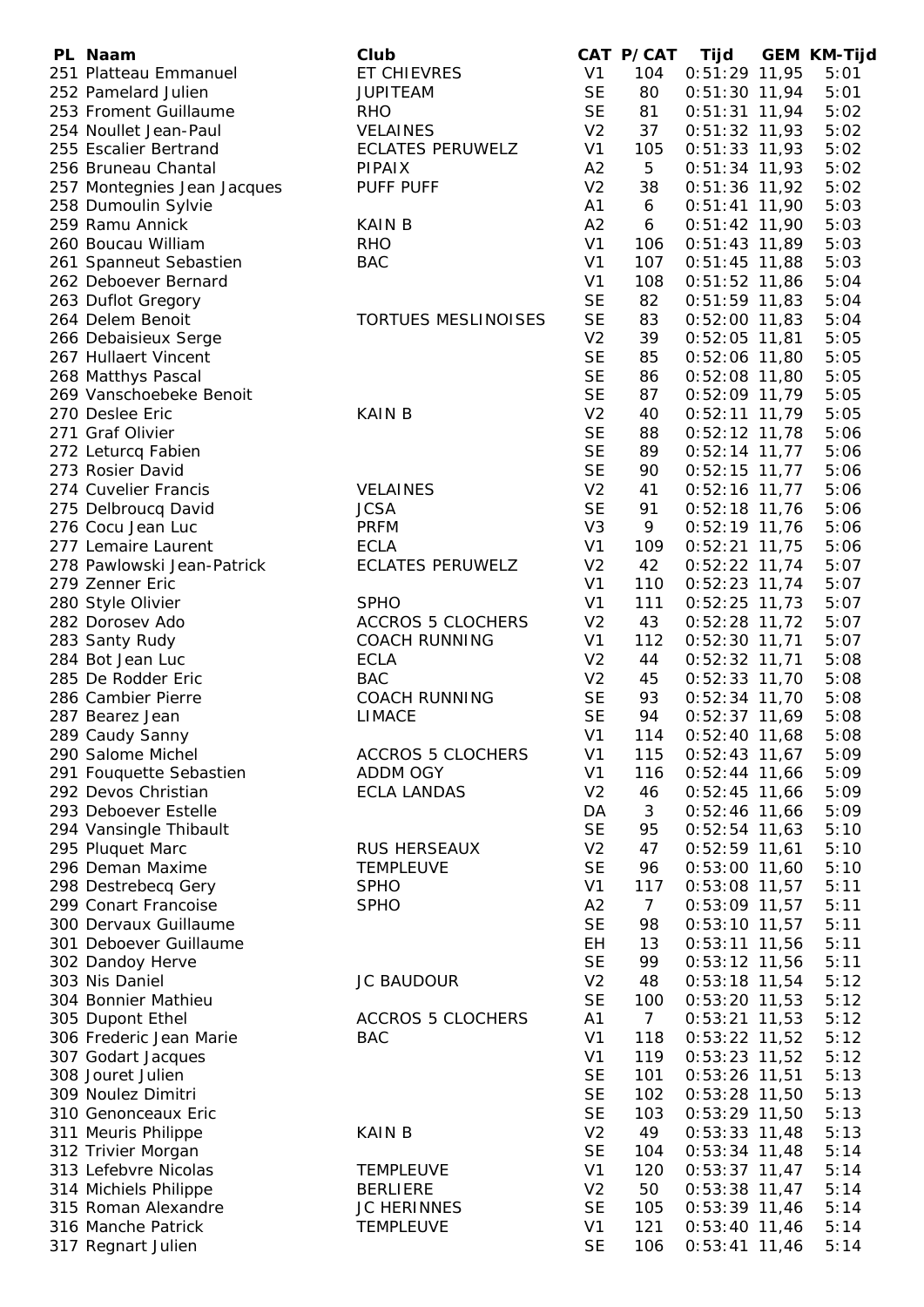| PL Naam                  | Club                     |                | CAT P/CAT      | Tijd            | <b>GEM KM-Tijd</b> |
|--------------------------|--------------------------|----------------|----------------|-----------------|--------------------|
| 318 Biltresse Michel     | <b>KAIN B</b>            | V <sub>3</sub> | 10             | $0:53:44$ 11,45 | 5:15               |
| 319 Coqueriaux Philippe  | <b>BAC</b>               | V <sub>1</sub> | 122            | $0:53:45$ 11,44 | 5:15               |
| 320 Grell Georg          | <b>B BETES DE COURSE</b> | V <sub>2</sub> | 51             | $0:53:46$ 11,44 | 5:15               |
| 321 Dewasme Alain        |                          | V <sub>3</sub> | 11             | $0:53:47$ 11,43 | 5:15               |
| 322 Herbinaux Laurie     |                          | DA             | $\overline{4}$ | $0:53:48$ 11,43 | 5:15               |
| 323 Friquet Jean Noel    | <b>PIPAIX</b>            | V <sub>2</sub> | 52             | $0:53:49$ 11,43 | 5:15               |
| 324 Thirionet Merlin     |                          | EH             | 14             | $0:53:50$ 11,42 | 5:15               |
| 325 Delcourt Patrice     |                          | V <sub>2</sub> | 53             | $0:53:51$ 11,42 | 5:15               |
| 326 Castagna Mario       | <b>ACG</b>               | V <sub>3</sub> | 12             | $0:53:52$ 11,42 | 5:15               |
| 327 Brenin Jonathan      | <b>PSG</b>               | <b>SE</b>      | 107            | $0:53:55$ 11,41 | 5:16               |
| 328 Lacroix Marie        |                          | DA             | 5              | $0:53:56$ 11,40 | 5:16               |
| 329 Calonne Eddy         | PIPAIX                   | V <sub>3</sub> | 13             | $0:53:59$ 11,39 | 5:16               |
| 330 Meurisse Jean        | <b>SPHO</b>              | V <sub>2</sub> | 54             | $0:54:00$ 11,39 | 5:16               |
| 331 Duc Eric             | <b>JCSA</b>              | V <sub>1</sub> | 123            | $0:54:01$ 11,39 | 5:16               |
| 332 Delrue Maxence       |                          | <b>SE</b>      | 108            | $0:54:03$ 11,38 | 5:16               |
| 333 Delcroix Patrick     | <b>BAC</b>               | V <sub>2</sub> | 55             | $0:54:04$ 11,37 | 5:16               |
| 334 François. Luc        |                          | V <sub>1</sub> | 124            | $0:54:05$ 11,37 | 5:17               |
| 335 Hautecoeur Laurent   | <b>LBBH GROUP</b>        | V <sub>1</sub> | 125            | $0:54:06$ 11,37 | 5:17               |
| 336 Carpentier Joel      | <b>VELAINES</b>          | V <sub>2</sub> | 56             | $0:54:07$ 11,36 | 5:17               |
| 337 Vandaele Julie       |                          | DA             | 6              | $0:54:08$ 11,36 | 5:17               |
| 338 Leclercq Manon       | <b>COACH RUNNING</b>     | ED             | $\mathbf{1}$   | $0:54:09$ 11,36 | 5:17               |
| 339 Decornet Xavier      | <b>KAIN B</b>            | V <sub>1</sub> | 126            | $0:54:10$ 11,35 | 5:17               |
| 340 Wauquiez Bernard     | <b>BAC</b>               | V <sub>3</sub> | 14             | $0:54:11$ 11,35 | 5:17               |
| 341 Moulin Luc           | PING PONG LAMAIN         | V <sub>1</sub> | 127            | $0:54:12$ 11,35 | 5:17               |
| 342 Juchtmans Pierre     | <b>ECLATES PERUWELZ</b>  | V <sub>2</sub> | 57             | $0:54:20$ 11,32 | 5:18               |
| 343 Henry Mathieu        | <b>HERINNES</b>          | <b>SE</b>      | 109            | $0:54:23$ 11,31 | 5:18               |
| 344 Descy Francois       | <b>ADJ</b>               | V <sub>2</sub> | 58             | $0:54:27$ 11,29 | 5:19               |
| 345 Michel Jacques       |                          | V <sub>2</sub> | 59             | $0:54:37$ 11,26 | 5:20               |
| 346 Petit Yannick        | <b>TEMPLEUVE</b>         | <b>SE</b>      | 110            | $0:54:40$ 11,25 | 5:20               |
| 347 Divita Rocco         | <b>JCSA</b>              | V <sub>3</sub> | 15             | $0:54:42$ 11,24 | 5:20               |
| 348 Delcambre Philippe   | <b>B BETES DE COURSE</b> | V <sub>1</sub> | 128            | $0:54:45$ 11,23 | 5:20               |
| 349 Delguste Gregory     | <b>COACH RUNNING</b>     | <b>SE</b>      | 111            | $0:54:46$ 11,23 | 5:21               |
| 350 Dervaux Claude       | <b>PIPAIX</b>            | V <sub>3</sub> | 16             | $0:54:47$ 11,23 | 5:21               |
| 351 Dogot Bernard        | <b>ADJ</b>               | V <sub>2</sub> | 60             | $0:54:49$ 11,22 | 5:21               |
| 352 Soetens François     |                          | <b>SE</b>      | 112            | $0:54:53$ 11,21 | 5:21               |
| 353 Delacenserie Carine  |                          | A <sub>1</sub> | 8              | $0:55:00$ 11,18 | 5:22               |
| 354 Feys Nicolas         | <b>ACCROS 5 CLOCHERS</b> | <b>SE</b>      | 113            | $0:55:05$ 11,16 | 5:22               |
| 356 Ervyn Gonzague       |                          | <b>SE</b>      | 114            | $0:55:08$ 11,15 | 5:23               |
| 357 Philippe Anne-Sophie |                          | <b>SE</b>      | 115            | $0:55:11$ 11,14 | 5:23               |
| 358 Grulois Emmanuel     |                          | V <sub>1</sub> | 130            | $0:55:13$ 11,14 | 5:23               |
| 359 Saffre Ann           | <b>BAC</b>               | DA             | $\overline{7}$ | $0:55:14$ 11,13 | 5:23               |
| 360 Delbecq Emilie       | <b>SPHO</b>              | DA             | 8              | $0:55:15$ 11,13 | 5:23               |
| 361 Cuignez Philippe     |                          | V <sub>2</sub> | 61             | $0:55:16$ 11,13 | 5:24               |
| 362 Huon Sebastien       | <b>SPHO</b>              | V <sub>1</sub> | 131            | $0:55:17$ 11,12 | 5:24               |
| 363 Devos Christine      | <b>VELAINES</b>          | A2             | 8              | $0:55:18$ 11,12 | 5:24               |
| 364 Depauw Marc          |                          | V <sub>1</sub> | 132            | $0:55:20$ 11,11 | 5:24               |
| 365 Potar Sylvia         | SUKCESTFOU               | A1             | 9              | $0:55:21$ 11,11 | 5:24               |
| 366 Bienfait Sébastien   |                          | <b>SE</b>      | 116            | $0:55:25$ 11,10 | 5:24               |
| 367 Tuyttens Justine     | <b>VELAINES</b>          | DA             | 9              | $0:55:27$ 11,09 | 5:25               |
| 368 Desmette Christophe  |                          | V <sub>1</sub> | 133            | $0:55:31$ 11,08 | 5:25               |
| 369 Temperman Gaëtan     | AMIS DU MARDI            | V <sub>1</sub> | 134            | $0:55:33$ 11,07 | 5:25               |
| 370 Declercq Benoit      | AMIS DU MARDI            | <b>SE</b>      | 117            | $0:55:34$ 11,07 | 5:25               |
| 372 Bargibant Patrick    | <b>ZP TOURNAISIS</b>     | V <sub>1</sub> | 135            | $0:55:42$ 11,04 | 5:26               |
| 373 Plaquet Emmanuelle   |                          | DA             | 10             | $0:55:45$ 11,03 | 5:26               |
| 374 Dochy Laurent        |                          | <b>SE</b>      | 119            | $0:55:48$ 11,02 | 5:27               |
| 375 Campener Francois    | <b>BAC</b>               | <b>SE</b>      | 120            | $0:55:50$ 11,01 | 5:27               |
| 376 François Jean-Manuel |                          | <b>SE</b>      | 121            | $0:55:54$ 11,00 | 5:27               |
| 377 Dubois Laurent       |                          | V <sub>1</sub> | 136            | $0:55:55$ 11,00 | 5:27               |
| 378 Kargar Samani Navid  | <b>CAP TEAM</b>          | EH             | 15             | $0:55:56$ 11,00 | 5:27               |
| 379 Verbanck Josiane     | <b>JC ERWETEGEM</b>      | A <sub>3</sub> | 2              | $0:55:59$ 10,99 | 5:28               |
| 380 Kargar Samani Khalil | CAP TEAM                 | V <sub>2</sub> | 62             | $0:56:00$ 10,98 | 5:28               |
| 381 Vanhoutte Agathe     |                          | A1             | 10             | $0:56:03$ 10,97 | 5:28               |
| 382 Cuvelier Thierry     | <b>JCSA</b>              | V <sub>2</sub> | 63             | 0:56:07 10,96   | 5:28               |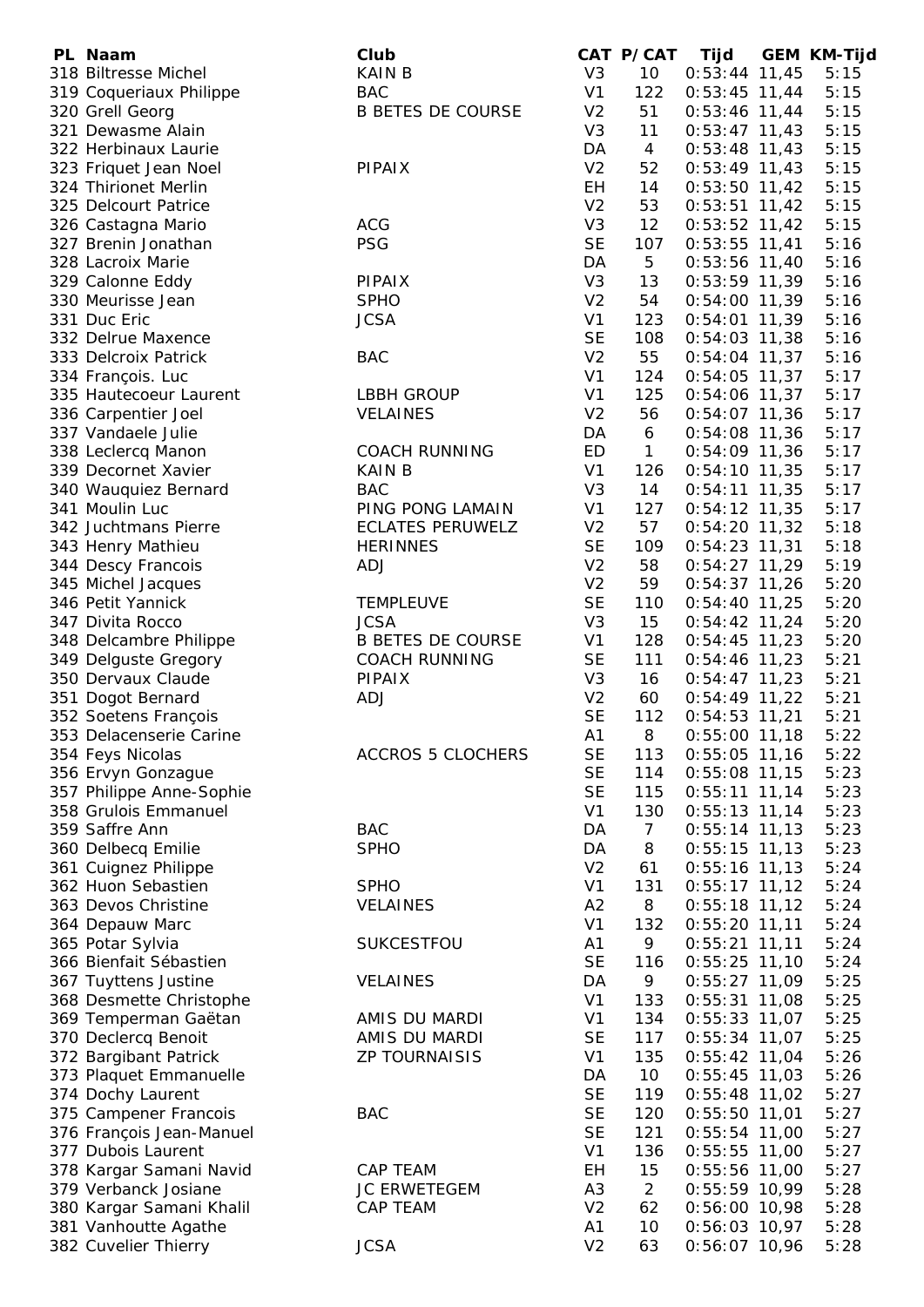| PL Naam                                        | Club                       |                             | CAT P/CAT       | <b>Tijd</b>                        | <b>GEM KM-Tijd</b> |
|------------------------------------------------|----------------------------|-----------------------------|-----------------|------------------------------------|--------------------|
| 383 Platteau Olivier                           | <b>ADDM OGY</b>            | V <sub>1</sub>              | 137             | $0:56:14$ 10,94                    | 5:29               |
| 384 Debel José                                 | <b>KKS</b>                 | V <sub>2</sub>              | 64              | $0:56:15$ 10,93                    | 5:29               |
| 385 Dumont Eddy                                |                            | V <sub>1</sub>              | 138             | $0:56:16$ 10,93                    | 5:29               |
| 386 Malice Leo                                 |                            | EH                          | 16              | $0:56:17$ 10,93                    | 5:29               |
| 387 Vastrat Michaël                            |                            | <b>SE</b>                   | 122             | $0:56:19$ 10,92                    | 5:30               |
| 388 Glanes Clementine                          |                            | <b>ED</b>                   | $\overline{2}$  | $0:56:23$ 10,91                    | 5:30               |
| 389 Steux Jean-François                        |                            | <b>SE</b>                   | 123             | $0:56:24$ 10,90                    | 5:30               |
| 390 Goemaere Dolores                           | <b>COACH RUNNING</b>       | DA<br><b>SE</b>             | 11              | $0:56:25$ 10,90                    | 5:30               |
| 391 Pennequin Sacha<br>392 Menart Cedric       | <b>SPHO</b><br><b>BAC</b>  | <b>SE</b>                   | 124<br>125      | $0:56:26$ 10,90                    | 5:30               |
| 393 Deconinck Jean Marie                       | <b>TORTUES MESLINOISES</b> | V <sub>2</sub>              | 65              | $0:56:27$ 10,89<br>$0:56:31$ 10,88 | 5:30<br>5:31       |
| 394 Meurist Joel                               | <b>BAC</b>                 | V <sub>1</sub>              | 139             | $0:56:34$ 10,87                    | 5:31               |
| 395 Decubber Jacques                           | <b>BAC</b>                 | V <sub>2</sub>              | 66              | $0:56:35$ 10,87                    | 5:31               |
| 396 Roose Laurent                              |                            | V <sub>2</sub>              | 67              | $0:56:36$ 10,87                    | 5:31               |
| 397 Masquilier Sara                            |                            | A1                          | 11              | $0:56:43$ 10,84                    | 5:32               |
| 398 Cappon Bernard                             |                            | V <sub>3</sub>              | 17              | $0:56:45$ 10,84                    | 5:32               |
| 399 Surquin Frederic                           | <b>ZP TOURNAISIS</b>       | V <sub>1</sub>              | 140             | $0:56:46$ 10,83                    | 5:32               |
| 400 Leclercq Nancy                             | <b>KAIN B</b>              | A2                          | 9               | $0:56:48$ 10,83                    | 5:32               |
| 401 Vanderhaegen Jacques                       | <b>VELAINES</b>            | V <sub>2</sub>              | 68              | $0:56:49$ 10,82                    | 5:33               |
| 402 Stevens Laurent                            | <b>ACRO 5 CLOCHERS</b>     | <b>SE</b>                   | 126             | $0:56:51$ 10,82                    | 5:33               |
| 403 Bonnet Dorothee                            | <b>PRFM</b>                | A2                          | 10              | $0:56:55$ 10,81                    | 5:33               |
| 404 Fostroy Marie-Christiane                   | <b>PRFM</b>                | A <sub>3</sub>              | 3               | $0:56:56$ 10,80                    | 5:33               |
| 405 Depelchin Martine                          | <b>COACH RUNNING</b>       | A2                          | 11              | $0:56:57$ 10,80                    | 5:33               |
| 406 Clerx Isabelle                             | <b>SPHO</b>                | A2                          | 12              | $0:56:58$ 10,80                    | 5:33               |
| 407 Malghem Christophe                         |                            | V <sub>1</sub>              | 141             | $0:57:06$ 10,77                    | 5:34               |
| 408 Vancaenegem Valentin                       |                            | <b>SE</b>                   | 127             | $0:57:10$ 10,76                    | 5:35               |
| 409 Finet Audrey                               |                            | DA                          | 12 <sub>2</sub> | $0:57:14$ 10,75                    | 5:35               |
| 410 Debaisieux Jean Luc                        | <b>KAIN B</b>              | V <sub>3</sub>              | 18              | $0:57:23$ 10,72                    | 5:36               |
| 411 Christiaens Xavier                         | <b>TOURNAI GENERALE</b>    | V <sub>1</sub>              | 142             | $0:57:25$ 10,71                    | 5:36               |
| 412 Dervaux Thibaut                            |                            | EH                          | 17              | $0:57:26$ 10,71                    | 5:36               |
| 413 Vannieuwenhuyse Françoise                  |                            | A1                          | 12              | $0:57:27$ 10,70                    | 5:36               |
| 414 Helin Michel                               |                            | V <sub>2</sub>              | 69              | $0:57:28$ 10,70                    | 5:36               |
| 415 Miclotte Vincent<br>416 Moutury Coralie    | <b>LIMACE</b>              | V <sub>1</sub><br>A1        | 143<br>13       | $0:57:29$ 10,70<br>$0:57:34$ 10,68 | 5:36<br>5:37       |
| 417 Pauwels Jean-Paul                          | SUKCESTFOU                 | V <sub>2</sub>              | 70              | $0:57:36$ 10,68                    | 5:37               |
| 418 Froidure Nadine                            |                            | A2                          | 13              | $0:57:38$ 10,67                    | 5:37               |
| 419 Tesse Gaëlle                               | <b>COACH RUNNING</b>       | A1                          | 14              | $0:57:39$ 10,67                    | 5:37               |
| 420 Safy Yves                                  |                            | V <sub>1</sub>              | 144             | $0:57:46$ 10,65                    | 5:38               |
| 421 Orlandi Jean-Marie                         | <b>TEMPLEUVE</b>           | V <sub>3</sub>              | 19              | $0:57:48$ 10,64                    | 5:38               |
| 422 Picron. Olivier                            |                            | V <sub>1</sub>              | 145             | $0:57:50$ 10,63                    | 5:39               |
| 423 Bequet Yannick                             | <b>BERLIERE</b>            | A1                          | 15              | $0:58:01$ 10,60                    | 5:40               |
| 424 Gossiaux Serge                             |                            | V <sub>2</sub>              | 71              | $0:58:02$ 10,60                    | 5:40               |
| 425 Vansteenbrugge Dominique                   | <b>HERINNES</b>            | A1                          | 16              | $0:58:03$ 10,59                    | 5:40               |
| 426 Demitri Cosimo                             | <b>TORTUES MESLINOISES</b> | V <sub>2</sub>              | 72              | $0:58:04$ 10,59                    | 5:40               |
| 427 Parent Jose                                | <b>TORTUES MESLINOISES</b> | V <sub>2</sub>              | 73              | $0:58:05$ 10,59                    | 5:40               |
| 428 Werrebrouck Mahaut                         | <b>VELAINES</b>            | A1                          | 17              | $0:58:07$ 10,58                    | 5:40               |
| 429 Deconinck Christian                        | <b>KAIN B</b>              | V <sub>2</sub>              | 74              | $0:58:08$ 10,58                    | 5:40               |
| 430 Fontaine Luc                               | <b>VELAINES</b>            | V <sub>2</sub>              | 75              | $0:58:11$ 10,57                    | 5:41               |
| 431 Renard Pascal                              |                            | V <sub>1</sub>              | 146             | $0:58:12$ 10,57                    | 5:41               |
| 432 Demaret Pascal                             |                            | V <sub>1</sub>              | 147             | $0:58:17$ 10,55                    | 5:41               |
| 433 Helin Veronique                            |                            | A <sub>2</sub>              | 14              | $0:58:37$ 10,49                    | 5:43               |
| 434 Delvaux Laurent                            | <b>BERLIERE</b>            | V <sub>1</sub>              | 148             | $0:58:45$ 10,47                    | 5:44               |
| 435 Dumortier Jules<br>436 Nicolas Marc-Alfred | <b>BAC</b>                 | V <sub>4</sub><br><b>SE</b> | $\mathbf{1}$    | $0:58:54$ 10,44                    | 5:45               |
| 437 Weytsman Céline                            | <b>COACH RUNNING</b>       | DA                          | 128<br>13       | $0:58:55$ 10,44<br>$0:58:56$ 10,44 | 5:45<br>5:45       |
| 438 Bossuyt Anne Marie                         | LESDAIN D LA MER           | A <sub>1</sub>              | 18              | $0:59:03$ 10,41                    | 5:46               |
| 439 Maenhout Rudi                              | LESDAIN D LA MER           | V <sub>1</sub>              | 149             | $0:59:10$ 10,39                    | 5:46               |
| 441 Dubar Marie                                |                            | DA                          | 14              | $0:59:13$ 10,39                    | 5:47               |
| 442 Cousse Christophe                          | <b>VELAINES</b>            | V <sub>1</sub>              | 150             | $0:59:23$ 10,36                    | 5:48               |
| 443 Lust Eric                                  |                            | V <sub>1</sub>              | 151             | $0:59:37$ 10,32                    | 5:49               |
| 444 Schuers Nicolas                            |                            | V <sub>2</sub>              | 76              | $0:59:48$ 10,28                    | 5:50               |
| 445 Cazacu Tatiana                             |                            | DA                          | 15              | $0:59:49$ 10,28                    | 5:50               |
| 446 Vancoppenolle Guy                          |                            | V <sub>3</sub>              | 20              | $1:00:01$ 10,25                    | 5:51               |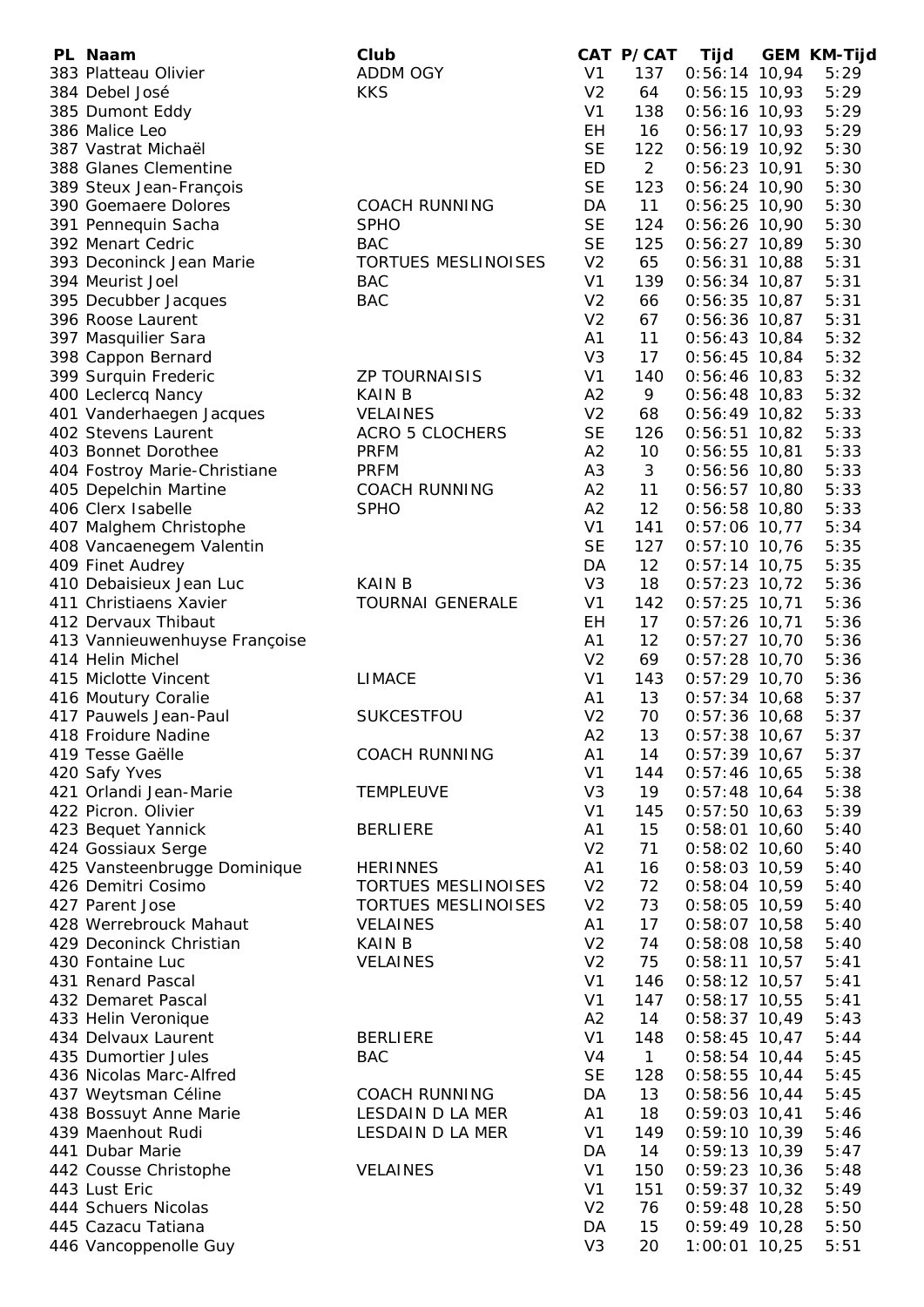| PL Naam                                       | Club                     |                                  | CAT P/CAT | Tijd                      |      | <b>GEM KM-Tijd</b> |
|-----------------------------------------------|--------------------------|----------------------------------|-----------|---------------------------|------|--------------------|
| 447 Wattecamps David                          |                          | V <sub>1</sub>                   | 152       | 1:00:05 10,24             |      | 5:52               |
| 448 Parmentier Kurt                           |                          | V <sub>1</sub>                   | 153       | $1:00:06$ 10,23           |      | 5:52               |
| 449 Quivy Pascal                              | <b>RHO</b>               | V <sub>1</sub>                   | 154       | $1:00:14$ 10,21           |      | 5:53               |
| 450 Terrasse Jocelyne                         |                          | A2                               | 15        | $1:00:15$ 10,21           |      | 5:53               |
| 451 Hempte Sylvie                             | <b>VELAINES</b>          | A2                               | 16        | 1:00:16 10,20             |      | 5:53               |
| 452 Casier Ariane                             | <b>SPHO</b>              | A <sub>3</sub>                   | 4         | $1:00:17$ 10,20           |      | 5:53               |
| 453 Picron Olivier                            | <b>SPHO</b>              | V <sub>1</sub>                   | 155       | 1:00:19 10,20             |      | 5:53               |
| 454 Moulin Anne                               | <b>B BETES DE COURSE</b> | <b>SE</b>                        | 130       | $1:00:22$ 10,19           |      | 5:53               |
| 455 Demoutier Barbara                         |                          | DA                               | 16        | $1:00:28$ 10,17           |      | 5:54               |
| 456 Funduk Stéphanie                          |                          | A1                               | 19        | $1:00:29$ 10,17           |      | 5:54               |
| 457 Hourez Nathalie                           |                          | A1                               | 20        | 1:00:32 10,16             |      | 5:54               |
| 458 Hamdoun Laura                             | <b>B BETES DE COURSE</b> | DA                               | 17        | $1:00:34$ 10,15           |      | 5:55               |
| 459 Delcambre Cyril                           | <b>B BETES DE COURSE</b> | EH                               | 18        | $1:00:40$ 10,14           |      | 5:55               |
| 460 Viaene David                              | PIPAIX                   | <b>SE</b>                        | 131       | $1:00:41$ 10,13           |      | 5:55               |
| 461 Thaon Michelle                            | <b>ECLATES PERUWELZ</b>  | A2                               | 17        | $1:00:44$ 10,13           |      | 5:56               |
| 462 Vandaele Emilie                           |                          | DA                               | 18        | $1:00:51$ 10,11           |      | 5:56               |
| 463 Dauw Fanny                                |                          | A1                               | 21        | 1:00:54 10,10             |      | 5:56               |
| 464 Dachy Jean Paul                           | <b>KAIN B</b>            | V <sub>3</sub>                   | 21        | 1:00:59 10,08             |      | 5:57               |
| 465 Dachy Francois                            | <b>KAIN B</b>            | <b>SE</b>                        | 132       | 1:01:16 10,04             |      | 5:59               |
| 466 Clerx Anne                                | PIPAIX                   | A2                               | 18        | $1:01:17$ 10,04           |      | 5:59               |
| 467 Vansaingele Luc                           | <b>SPHO</b>              | V <sub>2</sub>                   | 77        | $1:01:18$ 10,03           |      | 5:59               |
| 468 Guilluy Véronique                         | <b>BERLIERE</b>          | A2                               | 19        | $1:01:19$ 10,03           |      | 5:59               |
| 469 Pierquin Sabine                           | <b>HERINNES</b>          | A2                               | 20        | $1:01:25$ 10,01           |      | 6:00               |
| 470 Lemaire Estelle                           | <b>ECLA</b>              | A2                               | 21        | 1:01:26 10,01             |      | 6:00               |
| 471 Delannoy Sabine                           | <b>ECLA LANDAS</b>       | A1                               | 22        | $1:01:30$ 10,00           |      | 6:00               |
| 472 Duret Christophe                          | <b>HERINNES</b>          | <b>SE</b>                        | 133       | $1:01:31$ 10,00           |      | 6:00               |
| 473 Boite Céline                              |                          | ED                               | 3         | $1:01:32$ 9,99            |      | 6:00               |
| 474 Peeters Pierre                            | <b>PIPAIX</b>            | EH                               | 19        | $1:01:36$ 9,98            |      | 6:01               |
| 475 Peeters Joel                              | <b>PIPAIX</b>            | V <sub>1</sub>                   | 156       | 1:01:37                   | 9,98 | 6:01               |
| 476 Marquant Thierry                          | <b>HERINNES</b>          | V <sub>1</sub>                   | 157       | 1:01:38                   | 9,98 | 6:01               |
| 477 Charles Stéphane<br>478 Desmet Yves       | <b>HERINNES</b>          | <b>SE</b>                        | 134       | $1:01:39$ 9,98            |      | 6:01               |
|                                               | <b>JCSA</b>              | V <sub>2</sub><br>V <sub>2</sub> | 78        | 1:01:40                   | 9,97 | 6:01               |
| 479 Musumeci Bruno                            | <b>JCSA</b>              | A1                               | 79<br>23  | 1:01:41<br>1:01:42        | 9,97 | 6:01               |
| 480 Casteleyn Laurence<br>481 Ladent Frédéric |                          | V <sub>2</sub>                   | 80        |                           | 9,97 | 6:01               |
| 482 De Bruycker Marie-Simone                  | JCL                      | A2                               | 22        | 1:01:43<br>$1:01:53$ 9,94 | 9,96 | 6:01<br>6:02       |
| 483 Delobelle Bernadette                      | <b>SPHO</b>              |                                  | 23        |                           |      |                    |
| 484 Lecocq Pascal                             |                          | A2<br>V <sub>2</sub>             | 81        | $1:01:58$ 9,92<br>1:02:11 | 9,89 | 6:03<br>6:04       |
| 485 Debuysschere Sylvie                       |                          | A1                               | 24        | 1:02:12                   | 9,89 | 6:04               |
| 488 Berthe Véronique                          | <b>HERINNES</b>          | A2                               | 24        | $1:02:42$ 9,81            |      | 6:07               |
| 489 Cheval Mélanie                            | <b>HERINNES</b>          | A1                               | 25        | 1:02:44                   | 9,80 | 6:07               |
| 490 Dervaux Jean Paul                         | <b>JCSA</b>              | V <sub>2</sub>                   | 82        | 1:02:53                   | 9,78 | 6:08               |
| 491 Frederic Marie-Chantal                    | <b>VELAINES</b>          | A2                               | 25        | 1:02:57                   | 9,77 | 6:08               |
| 492 Billemont Pierre                          |                          | <b>SE</b>                        | 137       | $1:03:09$ 9,74            |      | 6:10               |
| 493 Dutilleul Anne Marie                      | <b>VELAINES</b>          | A <sub>3</sub>                   | 5         | $1:03:10$ 9,74            |      | 6:10               |
| 494 Dubart Jean Luc                           | <b>VELAINES</b>          | V <sub>2</sub>                   | 83        | 1:03:11                   | 9,73 | 6:10               |
| 495 Peutte Sylvie                             | <b>VELAINES</b>          | A1                               | 26        | 1:03:28                   | 9,69 | 6:12               |
| 496 Thimus Baudouin                           |                          | V <sub>3</sub>                   | 22        | $1:03:35$ 9,67            |      | 6:12               |
| 497 Vantyghem Marie-Christine                 |                          | A2                               | 26        | 1:03:37                   | 9,67 | 6:12               |
| 498 Devenyns Cécile                           |                          | DA                               | 19        | $1:04:05$ 9,60            |      | 6:15               |
| 499 Devenyns Delphine                         |                          | <b>SE</b>                        | 138       | $1:04:06$ 9,59            |      | 6:15               |
| 500 Dussart Sandrine                          | <b>COACH RUNNING</b>     | A1                               | 27        | 1:04:07 9,59              |      | 6:15               |
| 501 Vanhabost Bruno                           | <b>BAC</b>               | V <sub>2</sub>                   | 84        | $1:04:09$ 9,59            |      | 6:16               |
| 502 Lericque Sylvie                           |                          | A1                               | 28        | $1:04:10$ 9,58            |      | 6:16               |
| 503 Delonville Alain                          | <b>VELAINES</b>          | V <sub>3</sub>                   | 23        | 1:04:11                   | 9,58 | 6:16               |
| 504 Piquer Philippe                           | <b>RHO</b>               | V <sub>2</sub>                   | 85        | $1:04:16$ 9,57            |      | 6:16               |
| 505 Malaterre Gilles                          | NO MACADAM STAR          | V <sub>2</sub>                   | 86        | $1:04:23$ 9,55            |      | 6:17               |
| 506 Delitte Myriam                            |                          | A2                               | 27        | $1:04:24$ 9,55            |      | 6:17               |
| 507 Grulois Joseph                            | <b>JCSA</b>              | V <sub>3</sub>                   | 24        | $1:04:39$ 9,51            |      | 6:18               |
| 508 Duart Jean-François                       |                          | <b>SE</b>                        | 139       | 1:04:41                   | 9,51 | 6:19               |
| 509 Druart Isabelle                           |                          | A1                               | 29        | 1:04:45                   | 9,50 | 6:19               |
| 510 Arys Marie                                |                          | DA                               | 20        | 1:04:51                   | 9,48 | 6:20               |
| 511 Vandy Amélie                              | <b>BAC</b>               | DA                               | 21        | $1:04:54$ 9,48            |      | 6:20               |